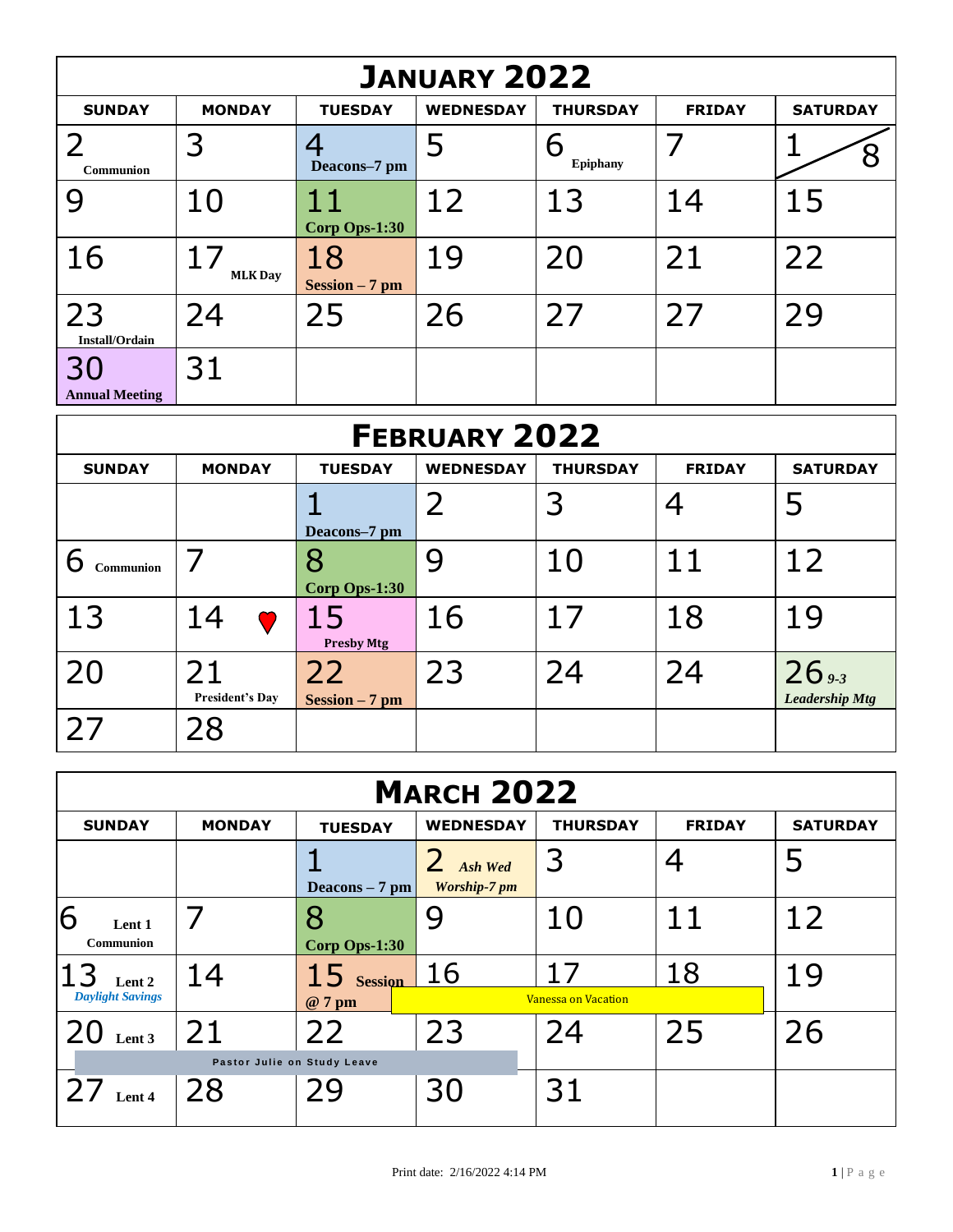| <b>APRIL 2022</b>                              |               |                     |                          |                                |                          |                 |  |  |
|------------------------------------------------|---------------|---------------------|--------------------------|--------------------------------|--------------------------|-----------------|--|--|
| <b>SUNDAY</b>                                  | <b>MONDAY</b> | <b>TUESDAY</b>      | <b>WEDNESDAY</b>         | <b>THURSDAY</b>                | <b>FRIDAY</b>            | <b>SATURDAY</b> |  |  |
|                                                |               |                     |                          |                                |                          |                 |  |  |
| Lent 5<br><b>Communion</b>                     | 4             | Deacons-7 pm        | 6                        |                                | 8                        |                 |  |  |
| $10$ $_{\text{Palm}}$<br><b>Sunday Potluck</b> | 11            | 12<br>Corp Ops-1:30 | 13                       | $14$ Maundy<br>7 pm w/commun   | 15<br><b>Good Friday</b> | 16              |  |  |
| 17 <sub>EASTER</sub><br><b>SUNDAY</b>          | 18            | 19                  | 20                       | 21<br>Pastor Julie on Vacation | 22                       | 23              |  |  |
| 24                                             | 25            | $26$ Session?       | 27                       | 28                             | 29                       | 30              |  |  |
|                                                |               |                     | Pastor Julie on Vacation |                                |                          |                 |  |  |

| <b>MAY 2022</b>                                 |                          |                        |                  |                             |               |                        |  |
|-------------------------------------------------|--------------------------|------------------------|------------------|-----------------------------|---------------|------------------------|--|
| <b>SUNDAY</b>                                   | <b>MONDAY</b>            | <b>TUESDAY</b>         | <b>WEDNESDAY</b> | <b>THURSDAY</b>             | <b>FRIDAY</b> | <b>SATURDAY</b>        |  |
| <b>Communion</b>                                | Pastor Julie on Vacation | $3_{\text{Deacons@7}}$ |                  |                             | 6             |                        |  |
| Mom's Day                                       | Y                        | 10<br>Corp Ops-1:30    | 11               | 12                          | 13            | $14$ FMSC<br>$9-11 AM$ |  |
| 15                                              | 16                       | $17_{PresbyMtg}$       | 18               | 19                          | 20            | 21                     |  |
|                                                 |                          |                        |                  | Pastor Julie on Study Leave |               |                        |  |
| 22                                              | 23                       | 24                     | 25               | 26                          | 27            | 28                     |  |
| $Session - 7 pm$<br>Pastor Julie on Study Leave |                          |                        |                  |                             |               |                        |  |
| laying                                          | 30                       | 31                     |                  |                             |               |                        |  |
| on of hands                                     | <b>Memorial Day</b>      |                        |                  |                             |               |                        |  |

| <b>JUNE 2022</b>                                           |               |                        |                                             |                 |               |                   |  |  |
|------------------------------------------------------------|---------------|------------------------|---------------------------------------------|-----------------|---------------|-------------------|--|--|
| <b>SUNDAY</b>                                              | <b>MONDAY</b> | <b>TUESDAY</b>         | <b>WEDNESDAY</b>                            | <b>THURSDAY</b> | <b>FRIDAY</b> | <b>SATURDAY</b>   |  |  |
|                                                            |               |                        |                                             | 2               | 3             |                   |  |  |
| <b>PENTECOST</b><br><b>Grad Sunday</b><br><b>Communion</b> | 6             | Deacons-7 pm           |                                             |                 | 10            | 11                |  |  |
| 12                                                         | 13            | 14<br>Corp Ops-1:30    | 15                                          | 16              | 17            | 18<br>Sisseton ?? |  |  |
| Dad's Day                                                  | 20            |                        | 22<br>Sisseton Mission trip to South Dakota | 23              | 24            | 25                |  |  |
| 26                                                         | 27            | 28<br>$Session - 7 pm$ | 29                                          | 30              |               |                   |  |  |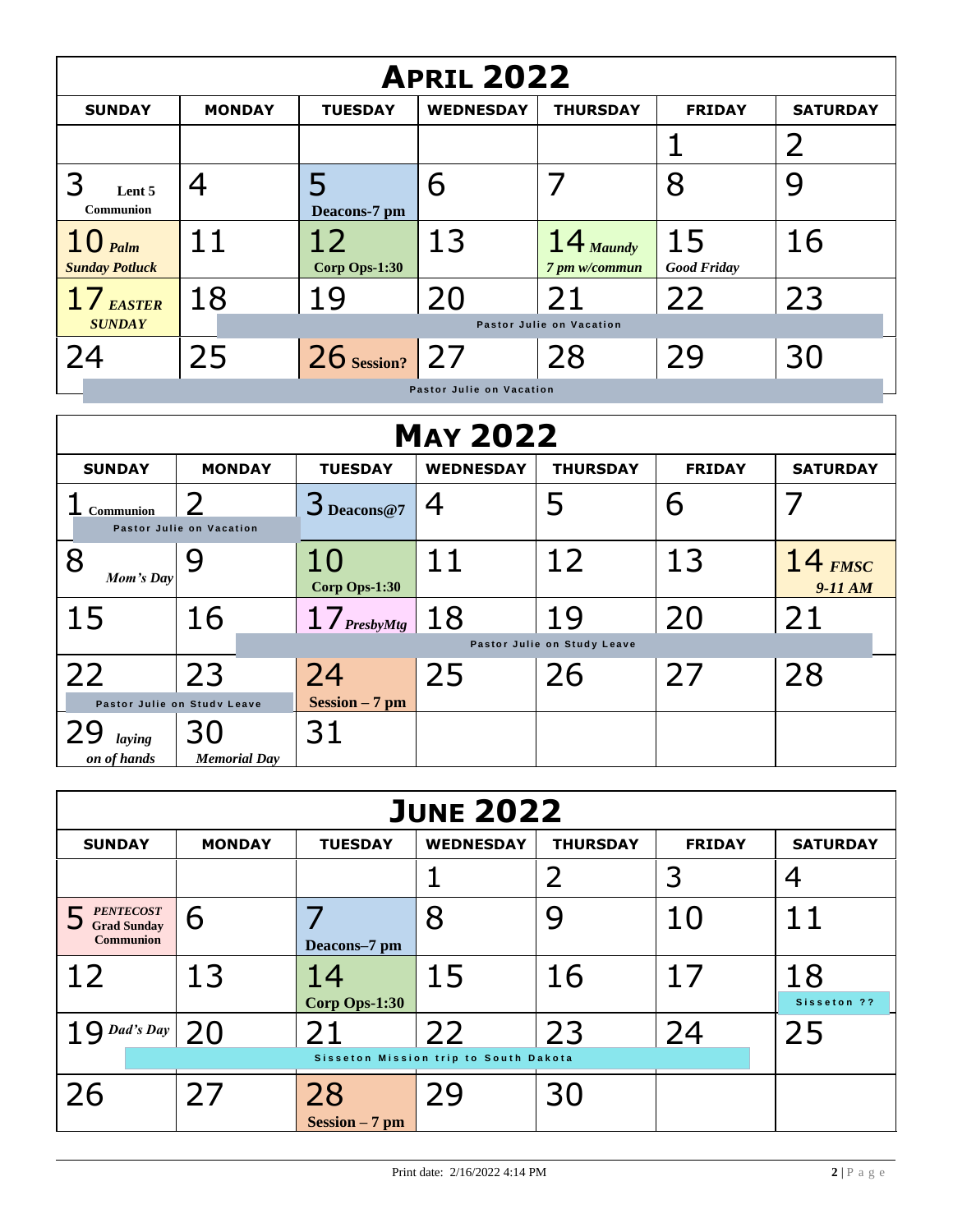| <b>JULY 2022</b>   |                  |                  |                  |                            |               |                 |  |  |
|--------------------|------------------|------------------|------------------|----------------------------|---------------|-----------------|--|--|
| <b>SUNDAY</b>      | <b>MONDAY</b>    | <b>TUESDAY</b>   | <b>WEDNESDAY</b> | <b>THURSDAY</b>            | <b>FRIDAY</b> | <b>SATURDAY</b> |  |  |
|                    |                  |                  |                  |                            |               | $\overline{2}$  |  |  |
| Communion          | 4<br>4th of July | 5                | 6                |                            | 8             |                 |  |  |
| 10                 | 11               | $12_{\rm Corp}$  |                  | $\Delta$                   | 15            | 16              |  |  |
|                    |                  | Ops@1:30         |                  | <b>Vanessa on Vacation</b> |               |                 |  |  |
| 17                 | 18               | 19               | 20               | 21                         | 22            | 23              |  |  |
|                    |                  | $Session - 7 pm$ |                  |                            |               |                 |  |  |
| 24                 | 25               | 26               | 27               | 28                         | 29            | 30              |  |  |
|                    |                  | Deacons–7 pm     |                  |                            |               |                 |  |  |
| laying on of hands |                  |                  |                  |                            |               |                 |  |  |

| <b>AUGUST 2022</b>                                           |               |                                     |                  |                 |               |                 |  |  |
|--------------------------------------------------------------|---------------|-------------------------------------|------------------|-----------------|---------------|-----------------|--|--|
| <b>SUNDAY</b>                                                | <b>MONDAY</b> | <b>TUESDAY</b>                      | <b>WEDNESDAY</b> | <b>THURSDAY</b> | <b>FRIDAY</b> | <b>SATURDAY</b> |  |  |
|                                                              |               | <b>National</b><br><b>Night Out</b> | 3                | 4               | 5             | 6               |  |  |
| Communion                                                    | 8             | 9                                   | 10               | 11              | 12            | 13              |  |  |
| 14                                                           | 15            | 16<br>Corp Ops-1:30                 | 17               | 18              | 19            | 20              |  |  |
| <b>Town Hall</b><br><b>Meeting</b><br><b>Active violence</b> | 22            | 23<br>$Session - 7 pm$              | 24               | 25              | 26            | 27              |  |  |
| 28                                                           | 29            | 30                                  | 31               |                 |               |                 |  |  |

| <b>SEPTEMBER 2022</b> |                  |                                     |                  |                 |               |                 |  |  |
|-----------------------|------------------|-------------------------------------|------------------|-----------------|---------------|-----------------|--|--|
| <b>SUNDAY</b>         | <b>MONDAY</b>    | <b>TUESDAY</b>                      | <b>WEDNESDAY</b> | <b>THURSDAY</b> | <b>FRIDAY</b> | <b>SATURDAY</b> |  |  |
|                       |                  |                                     |                  |                 |               |                 |  |  |
| Communion             | <b>Labor Day</b> | 6<br>Deacons-7 pm                   |                  | 8               | 9             | 10              |  |  |
|                       | 12               | 13<br>Corp Ops-1:30                 | 14               | 15              | 16            | 17              |  |  |
| 18                    | 19               | $20_{4.9}$<br><b>Presbytery Mtg</b> | 21               | 22              | 23            | 24              |  |  |
| 25                    | 26               | 27<br>$Session - 7 pm$              | 28               | 29              | 30            |                 |  |  |